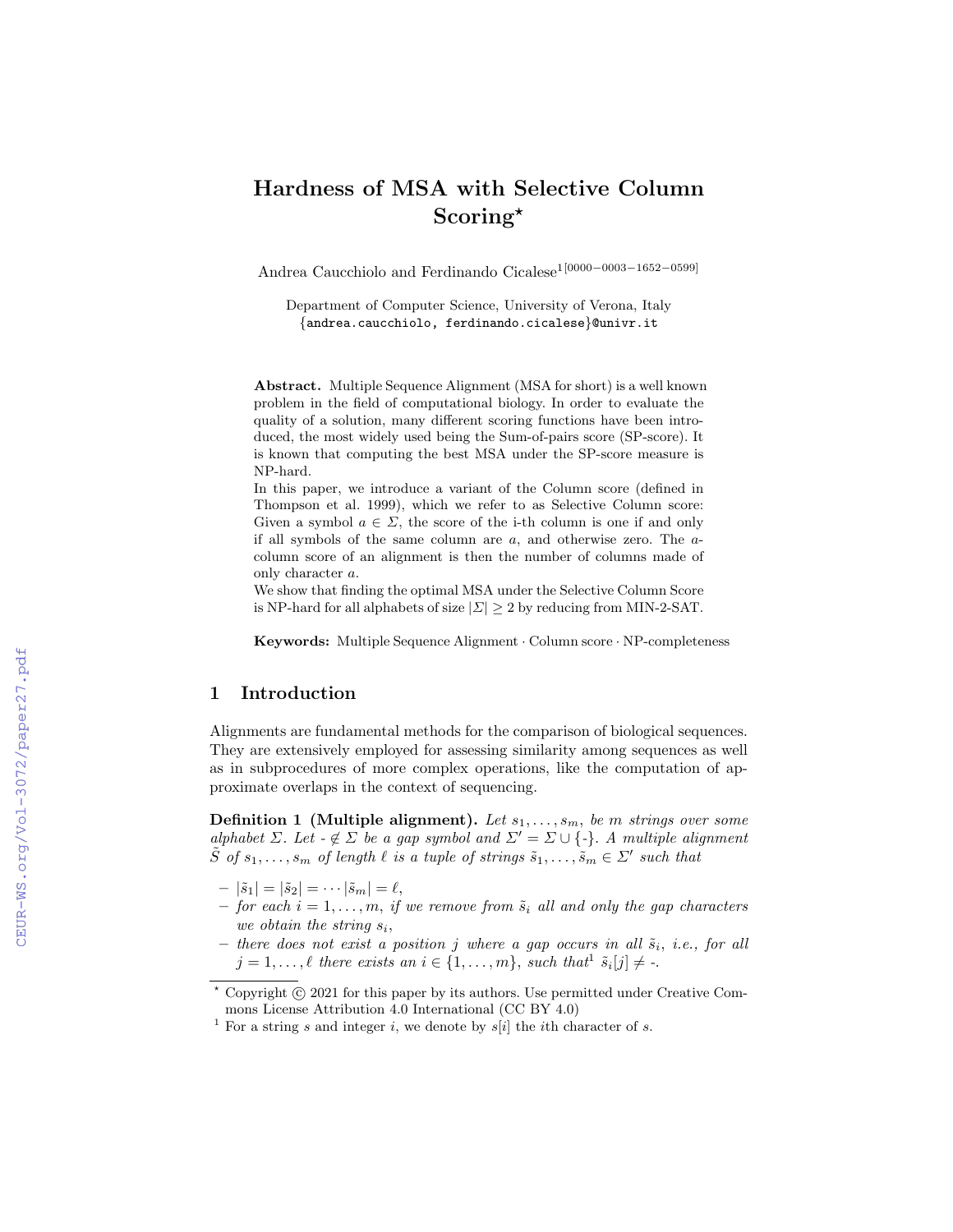It is useful to visualize the alignment as a matrix, where rows are the strings  $\tilde{s}_i$ . Therefore, for each  $j = 1, \ldots, \ell$  we refer to the sequence  $\tilde{s}_1[j], \ldots, \tilde{s}_m[j]$  as the jth column of the alingment.

Many proposals exist regarding the choice of the most appropriate objective function that should be optimized when computing an alignment of a set of strings [1, 11, 12].

In this paper, we focus on the so called *column score* analyzed in [12], where the alignment is assessed by counting the number of columns consisting of a single character.

**Definition 2 (Column Score).** Let  $s_1, \ldots, s_m$  be a sequence of strings from some alphabet  $\Sigma$ . Given an alignment  $\tilde{S} = \tilde{s}_1, \ldots, \tilde{s}_m$  of length  $\ell$  of  $s_1, \ldots, s_m$ , and a character  $a \in \Sigma$ , the a-column score of  $\tilde{S}$ , denoted  $cs_a(\tilde{S})$  is the number of columns made of only character a, i.e.,

$$
cs_a(\tilde{S}) = |\{j \in \{1, ..., \ell\} \mid \forall i = 1, ..., m, \tilde{s}_i[j] = a\}|.
$$

The column score of  $\tilde{S}$ , denoted  $cs(\tilde{S})$  is the number of columns made of a single character a, i.e.,

$$
cs(\tilde{S}) = |\cup_{a \in \Sigma} \{j \in \{1, \ldots, \ell\} \mid \forall i = 1, \ldots, m, \, \tilde{s}_i[j] = a\}| = \sum_{a \in \Sigma} cs_a(\tilde{S}).
$$

In particular we prove the NP-completeness of the following problem.

Selective Column Score Alignment (SCS-Align)

- **Input:** Strings  $s_1, \ldots, s_m$ , over some alphabet  $\Sigma$ , an integer  $M \geq$  $\max_i |s_i|$ , a non-negative integer  $\kappa$ , and a selected character  $a \in \Sigma$ .
- Question: Is there an aligment  $\tilde{S} = \tilde{s}_1, \ldots, \tilde{s}_m$  of  $\tilde{s}_1, \ldots, \tilde{s}_m$  such that the length of  $\tilde{S}$  is at most M and the a-column score of  $\tilde{S}$  is at least κ?

In contrast with other objective functions for multiple sequence alignment, to the best of our knowledge, before our result, nothing was known about the tractability of computing the best possible alignment under the (selective) acolumn score.

Main Result. In this paper, we show that the Selective Column Score Alignment problem (and several of its variants) is NP-complete.

Related work. It is not hard to see that without the upper bound  $M$  on the alignment length, computing an alignment of maximum possible column score is equivalent to finding the longest common subsequence of the input strings, which is known to be an NP-hard problem [9]. However, in contrast to our SCS-Align, the Longest Common Subsequence problem is easily solvable in polynomial time when the output is restricted to subsequences made of a single given character—note that a a-column score alignment asks for a subsequence of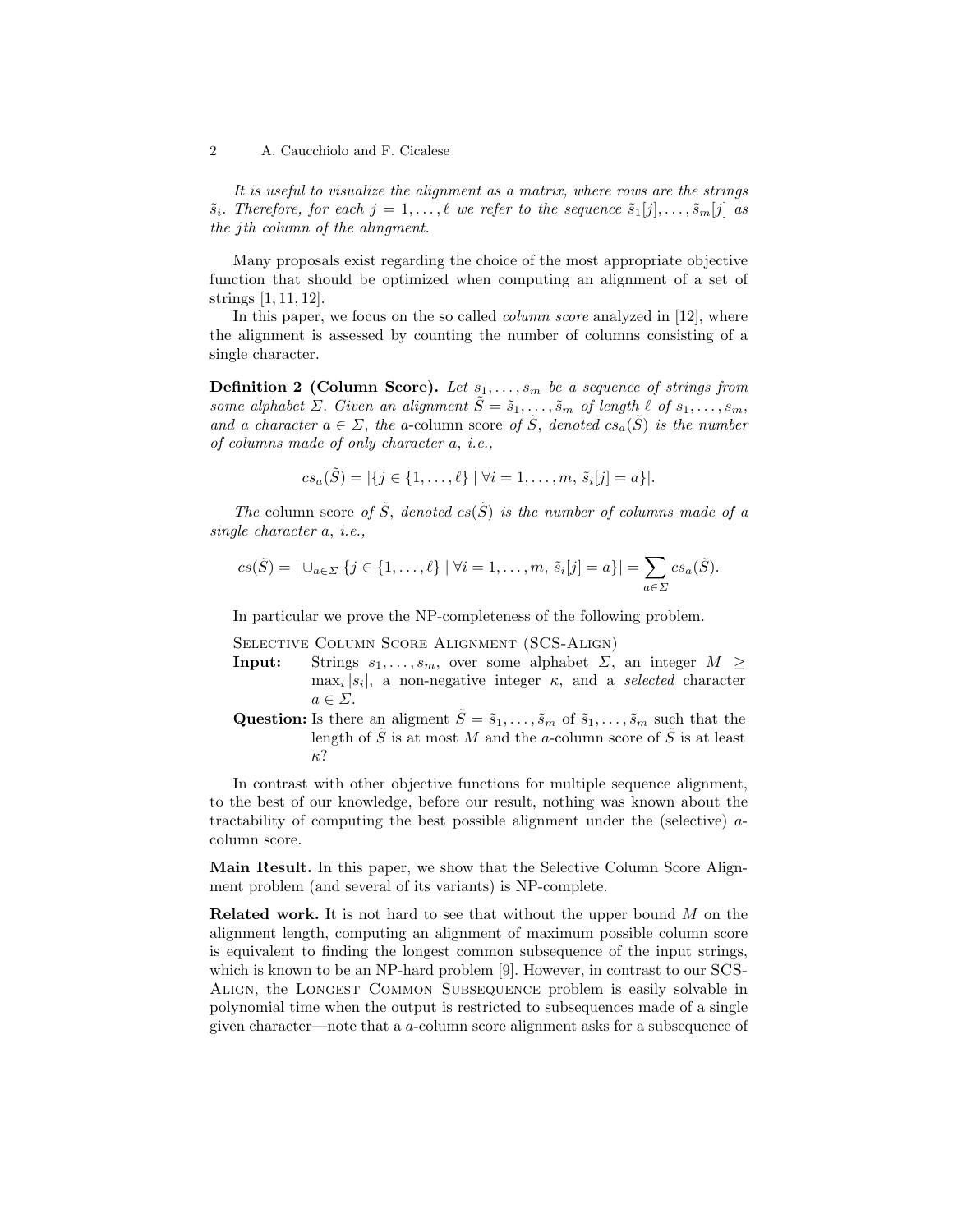this type. Another important issue/difference with respect to modelling column score alignment as an instance of LCS is that an alignment obtained starting from a longest common subsequence might have an uncontrollable number of gaps per row. We show that the hardness result on SCS holds for an equivalent variant of the problem where we impose a bound of 1 on the number of gaps per row. In this respect, the length constraint on the solutions of SCS-ALIGN have some similarity with the gapped common subsequences considered in [4, 5]. In these papers, however, the authors consider only the special case of two input strings and do not discuss complexity issues of the general instances.

The most commonly considered objective function for optimizing multiple sequence alignments is the so called Sum of Pairs score (SP-score) introduced by Carrillo and Lipman [3]. The SP-score generalizes the edit distance based score for pairwise alignments (equivalently multiple alignments of only two strings). An optimal pairwise alignment can be computed in quadratic time by the Needleman and Wunsh dynamic programming approach [10]. In contrast, computing an optimal SP-score based multiple sequence alignment is known to be NP-hard [13].

Alternative scoring measures, based on the distance to a consensus string, are investigated in Li et al. [8]. In its simplest form, given an alignment a consensus string can be obtained by selecting for each column a majority symbol. The score of the alignment is the sum of the Hamming distance between each input string and the consensus sequence. The authors of [8] investigate several variants of this approach showing that they are in general NP-hard. They also consider a sort of inverse procedure, where a median string of the input string is computed that minimizes the sum of gap-bounded edit distance of each string from the median. Once this string has been found the alignment can be constructed by optimally aligning each input string to the median.

Both the above approaches (SP-score and distance from consensus) are based on pairwise comparisons of strings. More precisely, in the SP-score case each possible pairwise comparison of the input strings is computed and the corresponding scores are added up to obtain the final score. In the case of distance to consensus, a median string is computed and the alignment score is defined as the sum of pairwise alignment scores of the input strings to the median. The column score is a basic model of scoring functions that are obtained by evaluating the set of elements in a column, rather than composing evaluations of single pairs of elements in a column.

Organization of the paper. In section 2, we prove the NP-completeness of our basic version of the column score, SELECTIVE COLUMN SCORE ALIGNMENT, by reducing from MIN-2-SAT. In section 3, we show how the reduction can be extended to variants where there is no selected character, and the bound on the length of the alignment is substituted with a very sharp bound on the number of gaps per row of the alignment. Section 4 concludes the paper with some open questions.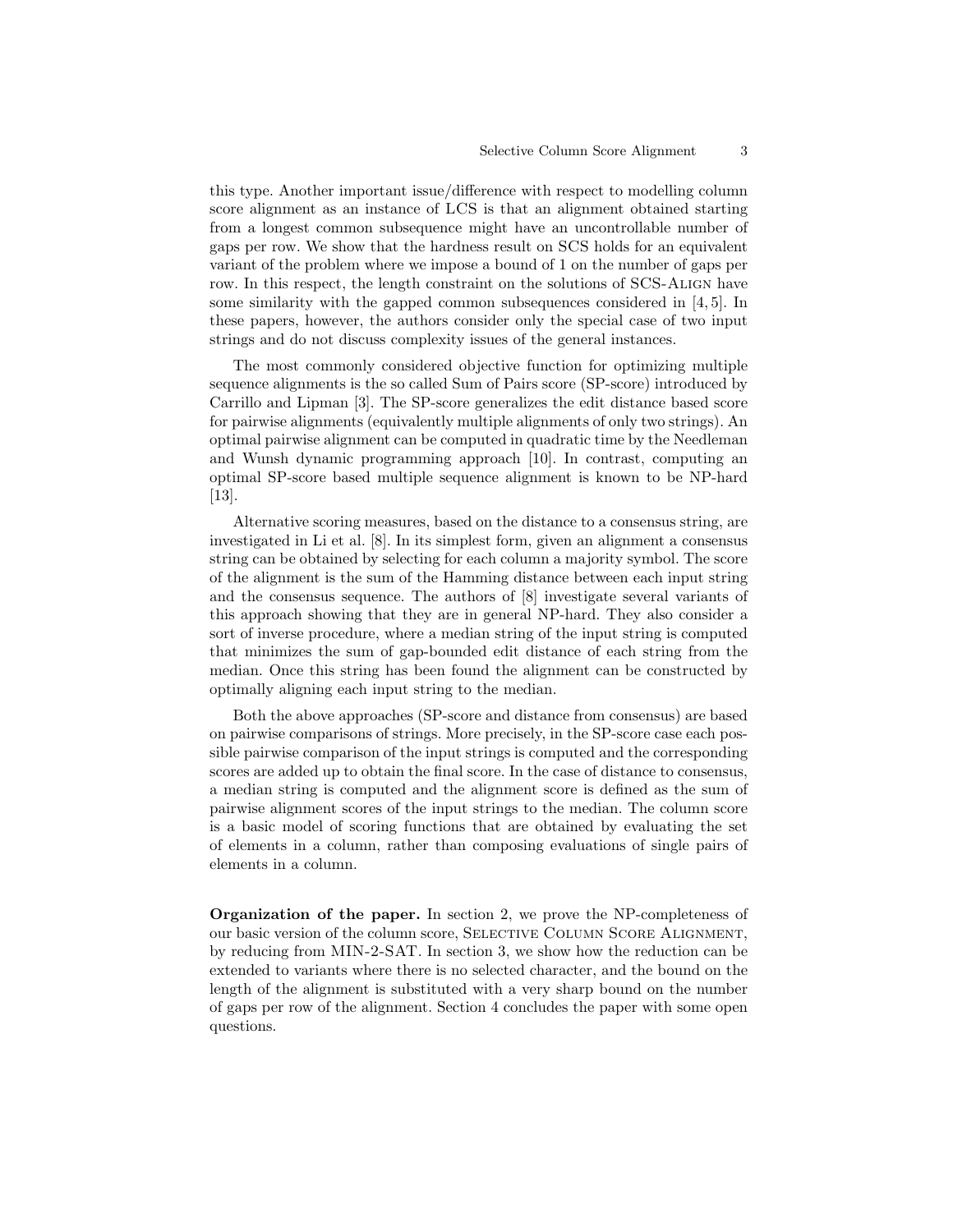# 2 The NP-completeness of SELECTIVE COLUMN SCORE **ALIGNMENT**

In this section, we establish the complexity of the SCS-Align problem defined in the introduction. We provide a reduction from the NP-complete problem MIN-2-SAT [7].

Min-2-Sat **Input:** A 2-CNF formula  $\phi$  and an integer k **Question:** Is there an assignment to the variables of  $\phi$  that satisfies at most k clauses?

**The Reduction.** Let  $I = (\phi, k)$  be an instance of MIN-2-SAT. Let  $x_1, \ldots, x_n$  be the variables of  $\phi$  and  $C_1, \ldots, C_m$  be the clauses of  $\phi$ . Then,  $\phi = C_1 \wedge C_2 \wedge \cdots \wedge C_m$ , where for each  $i = 1, \ldots, m$ ,  $C_i = (l_1^i \vee l_2^i)$ , with  $l_j^i \in \{x_1, \ldots, x_n, \overline{x_1}, \ldots, \overline{x_n}\}.$ 

From I, we now build an instance  $J = (\{s_0, \ldots, s_{n+1}\}, M, \kappa, a)$  for SCS-ALIGN, where each  $s_i$  is a binary string, M is a bound on the alignment length, a is a character in the alphabet  $\Sigma = \{0,1\}$ , and  $\kappa$  is the bound on the number of columns of the alignments that are expected to contain only the selected character a.

We set  $M = 8mn+3m+2$ ,  $a = 0$  and build  $n+2$  binary strings:  $s_0, s_1, \ldots, s_n, s_{n+1}$ where  $|s_0| = |s_{n+1}| = M$  and  $|s_i| = M - 1$  for each  $i = 1, ..., n$ .

More precisely we define:

$$
s_0 = 1(01)^{2mn}(101)^m(10)^{2mn}1,\t\t(1)
$$

and for each  $i = 1, \ldots, n$ ,

$$
s_i = 0(00)^{(i-1)2m}(10)^{2m}(00)^{(n-i)2m}c_i^{(1)}\dots c_i^{(m)}(00)^{(i-1)2m}(10)^{2m}(00)^{(n-i)2m},
$$
\n(2)

where, for each  $j = 1, \ldots, m$ ,

$$
c_i^{(j)} = \begin{cases} 100 \text{ if } \overline{x_i} \in C_j \\ 010 \text{ if } x_i \in C_j \\ 000 \text{ else} \end{cases}
$$
 (3)

Finally, we define

$$
s_{n+1} = 0^M,\t\t(4)
$$

and set

$$
\kappa = 2mn + m - k.
$$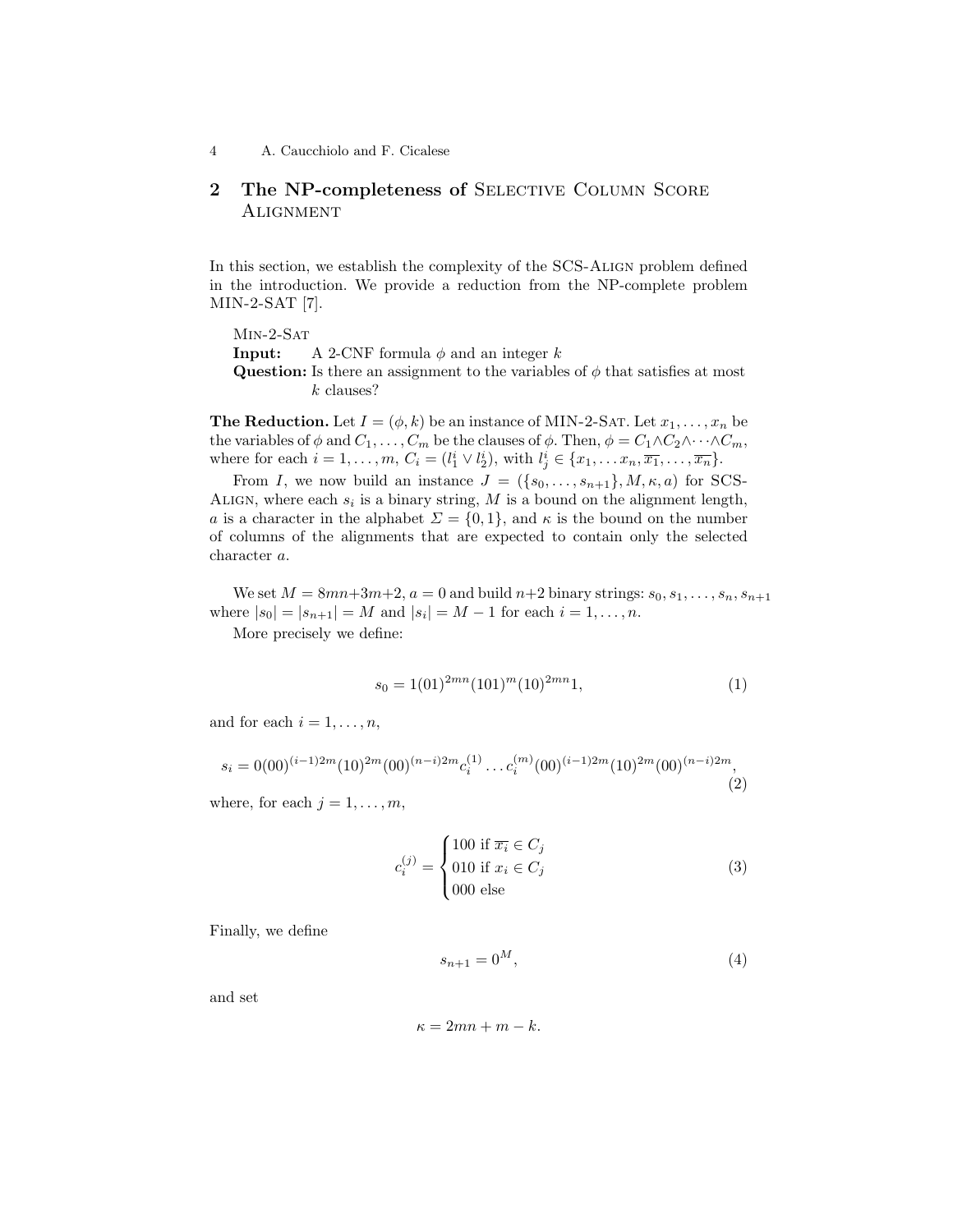**Example 1:** Let  $\phi = (\overline{x_1} \vee \overline{x_2}) \wedge (x_2 \vee x_3)$  be a 2-CNF formula with  $m = 2$  and  $n = 3$ . The strings  $s_0, \ldots, s_4$  obtained by the above process are then:

$$
s_0: 1(01)^4(01)^4(01)^4101101(10)^4(10)^4(10)^41
$$
  
\n
$$
s_1: 0(10)^4(00)^4(00)^4100000(10)^4(00)^4(00)^4
$$
  
\n
$$
s_2: 0(00)^4(10)^4(00)^4100010(00)^4(10)^4(00)^4
$$
  
\n
$$
s_3: 0(00)^4(00)^4(10)^4000010(00)^4(00)^4(10)^4
$$
  
\n
$$
s_4: 0(00)^4(00)^4(00)^4000000(00)^4(00)^4(00)^40
$$

with  $s_1, s_2, s_3$  respectively representing the variables  $x_1, x_2, x_3$ .

Remark 1. Let  $\tilde{S} = \tilde{s}_0, \tilde{s}_1, \ldots, \tilde{s}_{n+1}$  be an alignment of length  $\ell \leq M$  of the strings  $s_0, \ldots, s_{n+1}$ . The following three facts are easy implied by the structure of the instance produced by our reduction.

- 1. Since  $|s_0| = |s_{n+1}| = M$  we have that it must be  $\ell = M$ , hence  $\tilde{s}_0 = s_0$ and  $\tilde{s}_{n+1} = s_{n+1}$ . Moreover, for each  $i = 1, \ldots, n$ , because of  $|s_i| = M - 1$ it follows that  $\tilde{s}_i$  contains exactly one gap. We will use  $gap(i)$  to denote the position of the single gap in  $\tilde{s}_i$ , i.e., the index  $j = 1, \ldots, M$ , such that  $s_i[j] = -$ .
- 2. Following from Fact 1. and since  $\tilde{s}_{n+1}$  is made of only zeroes there exist no columns with only 1, and the only columns that can contain only 0 are those corresponding to the positions of the zeroes in  $s_0$ . In other words, for the instances produced by our reduction, we have  $cs_0(\tilde{S}) = cs(\tilde{S})$ .
- 3. For each  $i = 1, \ldots, n$  and  $j = 1, \ldots, M$ , we say that  $\tilde{s}_i$  blocks position j if  $\tilde{s}_0[j] = s_0[j] = 0$  and  $\tilde{s}_i[j] = 1$ . A column j is made of only zeroes if and only if there is no  $i = 1, ..., n$  such that  $\tilde{s}_i$  blocks position j.

For each  $i = 1, \ldots, n$ , let  $s_i^T = s_i$ - be the string obtained by adding a gap at the end of  $s_i$ . Let  $s_i^F = -s_i$  be the string obtained by adding a gap at the beginning of  $s_i$ . Then, we have

$$
s_i^T = 0(00)^{(i-1)2m}(10)^{2m}(00)^{(n-i)2m}c_{i,T}^{(1)}\dots c_{i,T}^{(m)}(00)^{(i-1)2m}(10)^{2m}(00)^{(n-i)2m},
$$
  
\n
$$
s_i^F = -(00)^{(i-1)2m}(01)^{2m}(00)^{(n-i)2m}c_{i,F}^{(1)}\dots c_{i,F}^{(m)}(00)^{(i-1)2m}(01)^{2m}(00)^{(n-i)2m}0,
$$

where, for each  $j = 1, \ldots, m, c_{i,T}^{(j)}$  is equal to  $c_i^{(j)}$  (defined in (3)) and

$$
c_{i,F}^{(j)} = \begin{cases} 010 \text{ if } \overline{x_i} \in C_j \\ 001 \text{ if } x_i \in C_j \\ 000 \text{ else} \end{cases}
$$

Let us define the head of  $s_0$  to be the prefix  $s_0^h = s_0[1] \dots s_0[4mn + 1] =$  $1(01)^{2mn}$ .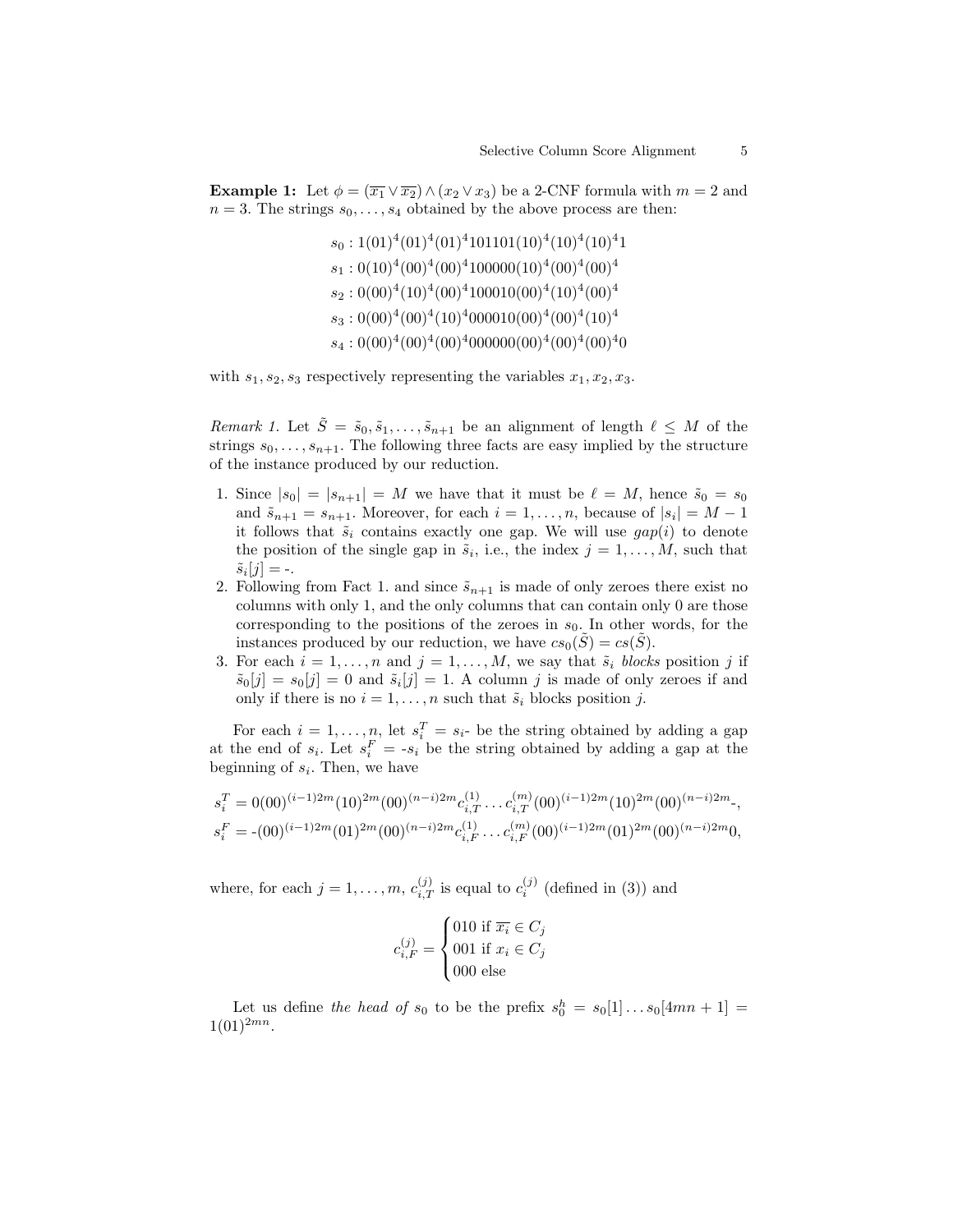Let us define the core of  $s_0$  to be the substring  $s_0^p = s_0[4mn+2] \dots s_0[4mn+$  $3m + 1 = (101)^m$ .

Finally, let us define the tail of  $s_0$  to be the suffix  $s_0^t = s_0[4mn + 3m +$  $2 \mid \ldots s_0[8mn + 3m + 2] = (10)^{2mn}1.$ 

By a direct comparison with the definition of  $s_0$  in (1), we have the following proposition, stating useful properties of strings  $s_i^F, s_i^T$ .

**Proposition 1.** For each  $i = 1, ..., n$ , the string  $s_i^T$  blocks

- exactly 2m positions of the head of  $s_0$ ;
- no position of the tail of  $s_0$ ;
- the position of the jth zero in the core of  $s_0$  if and only if  $x_i \in C_j$ , i.e., if the assignment  $x_i = True$  satisfies clause  $C_i$ .

Analogously, we have that the string  $s_i^F$  blocks

- exactly 2m positions of the tail of  $s_0$ ;
- no position of the head of  $s_0$ ;
- the position of the j<sup>th</sup> zero in the core of s<sub>0</sub> if and only if  $\overline{x_i}$  ∈  $C_j$ , i.e., if the assignment  $x_i = False$  satisfies clause  $C_i$ .

Moreover, for each  $i \neq i'$  the strings  $s_i^T, s_i^F, s_{i'}^T, s_{i'}^F$  block distinct positions in the head and tail of  $s_0$ .

The following lemma proves that our reductions maps yes instances of MIN-2-Sat to yes-instances of SCS-Align.

**Lemma 1.** If there exists an assignment A for  $\phi$  that satisfies at most k clauses then there exists an alignment  $\tilde{S} = \tilde{s}_0, \ldots, \tilde{s}_{n+1}$  of  $s_0, \ldots, s_{n+1}$  such that the length of  $\tilde{S}$  is M and there are at least  $\kappa = 2mn + m - k$  columns made only of zeroes.

*Proof.* Given an assignment A that satisfies at most k clauses of  $\phi$ , we define the alignment  $\tilde{S}$  as follows: for each  $i = 0, \ldots, n + 1$  we let

$$
\tilde{s}_i = \begin{cases}\ns_i & \text{if } i = 0 \text{ or } i = n + 1 \\
s_i^T & \text{if } A \text{ sets } x_i = True \\
s_i^F & \text{if } A \text{ sets } x_i = False\n\end{cases}
$$
\n(5)

By the definition of  $s_i^F$  and  $s_i^T$  and Proposition 1, we have that strings  $\tilde{s}_1, \ldots, \tilde{s}_n$  block exactly 2mn of the positions in the head and the tail of  $s_0$ . Moreover, the position of the jth zero in the core of  $s_0$  is blocked by some string  $\tilde{s}_i$  if and only if the truth value of  $x_i$  in A satisfies  $C_j$ . Since A satisfies at most k clauses, we have that at most k positions of the core of  $s_0$  are blocked by some  $\tilde{s}_i$ . It total there are  $4mn+m$  positions in  $s_0$  corresponding to a zero character and at most  $2mn+k$  are blocked by the strings of the alignment. Hence, there are at least  $2mn + m - k$  positions which are not blocked, equivalently  $\geq 2mn + m - k$ columns made of only zeros.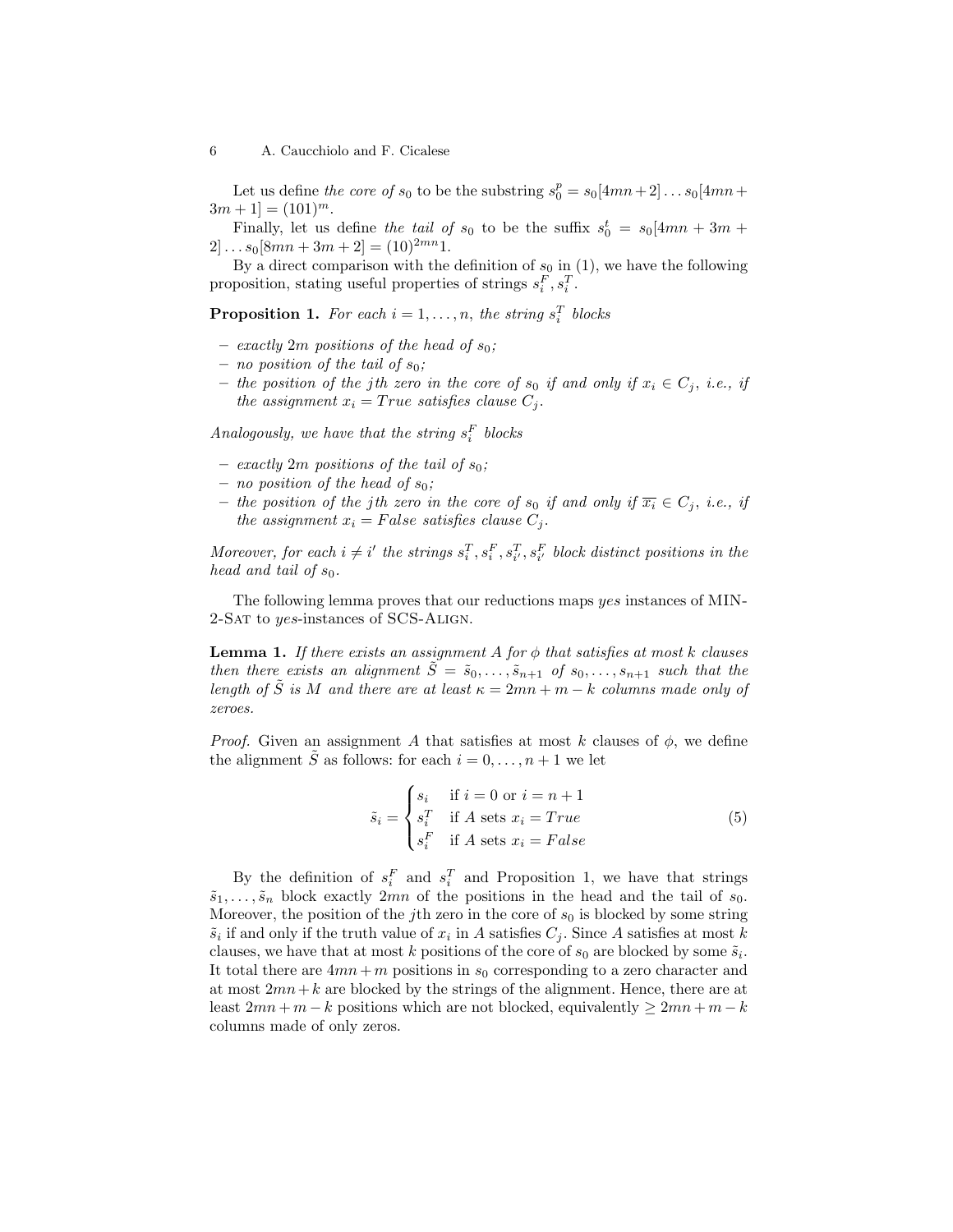Example 2: Using the same CNF formula as Example 1 with the assignment  $A = \{x_1 = True, x_2 = False, x_3 = False\}$ , by Lemma 1 we get this alignment:

$$
\tilde{s}_0 = s_0 : 1(01)^4 (01)^4 (01)^4 101101 (10)^4 (10)^4 (10)^4 1
$$
\n
$$
\tilde{s}_1 = s_1^T : 0(10)^4 (00)^4 (00)^4 100000 (10)^4 (00)^4 (00)^4
$$
\n
$$
\tilde{s}_2 = s_2^F : -(00)^4 (01)^4 (00)^4 010001 (00)^4 (01)^4 (00)^4 0
$$
\n
$$
\tilde{s}_3 = s_3^F : -(00)^4 (00)^4 (01)^4 000001 (00)^4 (01)^4 0
$$
\n
$$
\tilde{s}_4 = s_4 : 0(00)^4 (00)^4 (00)^4 000000 (00)^4 (00)^4 (00)^4 0
$$

We can see that the strings  $s_1^T, s_2^F, s_3^F$  block a total of 13 columns, and knowing that the assignment A satisfies only one clause we have  $k = 1$ , therefore it holds  $13 > 2mn + k = 13.$ 

**Lemma 2.** Let  $\kappa^*$  be the maximum column score achievable by an alignment of length M of the strings  $s_0, \ldots, s_{n+1}$ . Then, there exists an alignment S of  $s_0, \ldots, s_{n+1}$ , such that

- 1. the length of  $\tilde{S}$  is M,
- 2.  $cs(\tilde{S}) = \kappa^*$ ,
- 3. for each  $i = 1, \ldots, n$ , we have  $gap(i) \in \{1, M\}$ , where  $gap(i)$  denotes the position of the gap in  $\tilde{s}_i$ , i.e., the index  $j \in \{1, ..., M\}$  such that  $\tilde{s}_i[j] = -1$ .

*Proof.* Let  $\hat{S}$  be an alignment that, among those satisfying conditions 1. and 2. has the minimum number of strings  $\tilde{s}_i$  violating condition 3. And assume, by contradiction, that such number is greater than 0.

Then there exists  $i \in \{1, 2, ..., n\}$  such that the position of the gap in  $\tilde{s}_i$ is not in  $\{1, M\}$ . We are going to show that we can modify  $\tilde{s}_i$  moving the gap in position 1 or M and obtain another alignment satisfying condition 1. and 2. The existence of such an alignment contradicts the minimality of  $\tilde{S}$  with respect to condition 3, implying that in fact in S for all  $i = 1, \ldots, n$  we must have  $gap(i) \in \{1, M\}$  as desired.

Let  $n_i$  be the number of positions that  $\tilde{s}_i$  blocks altogether in the tail and the head of  $s_0$ . We have

$$
n_{i} = \begin{cases} 2m & \text{if } gap(i) < 4m(i-1) + 2, \\ 2m & \text{if } gap(i) \ge 4mi + 2 + 4mn + 3m, \\ 4m & \text{if } 4mi + 2 \le gap(i) \le (i-1)4m + 1 + 4mn + 3m, \\ 2m + \lceil \frac{x}{2} \rceil & \text{if } gap(i) = (i-1)4m + 1 + x, 1 \le x \le 4m, \\ 2m + \lceil \frac{4m - x + 1}{2} \rceil & \text{if } gap(i) = 4m(i-1) + 1 + 4mn + 3m + x, 1 \le x \le 4m. \end{cases}
$$

Note that these numbers refer to positions that can be blocked only by  $\tilde{s}_i$ . Hence, unblocking any of such positions implies a net increase in the column score of the resulting alignment.

We apply the following three cases:

Case 1.  $gap(i) \leq 4mi + 1$ . In this case  $\tilde{s}_i$  blocks 2m positions in the tail of  $s_0$ and possibly some positions in the head of  $\tilde{s}_0$ . If we modify  $\tilde{s}_i$  by moving the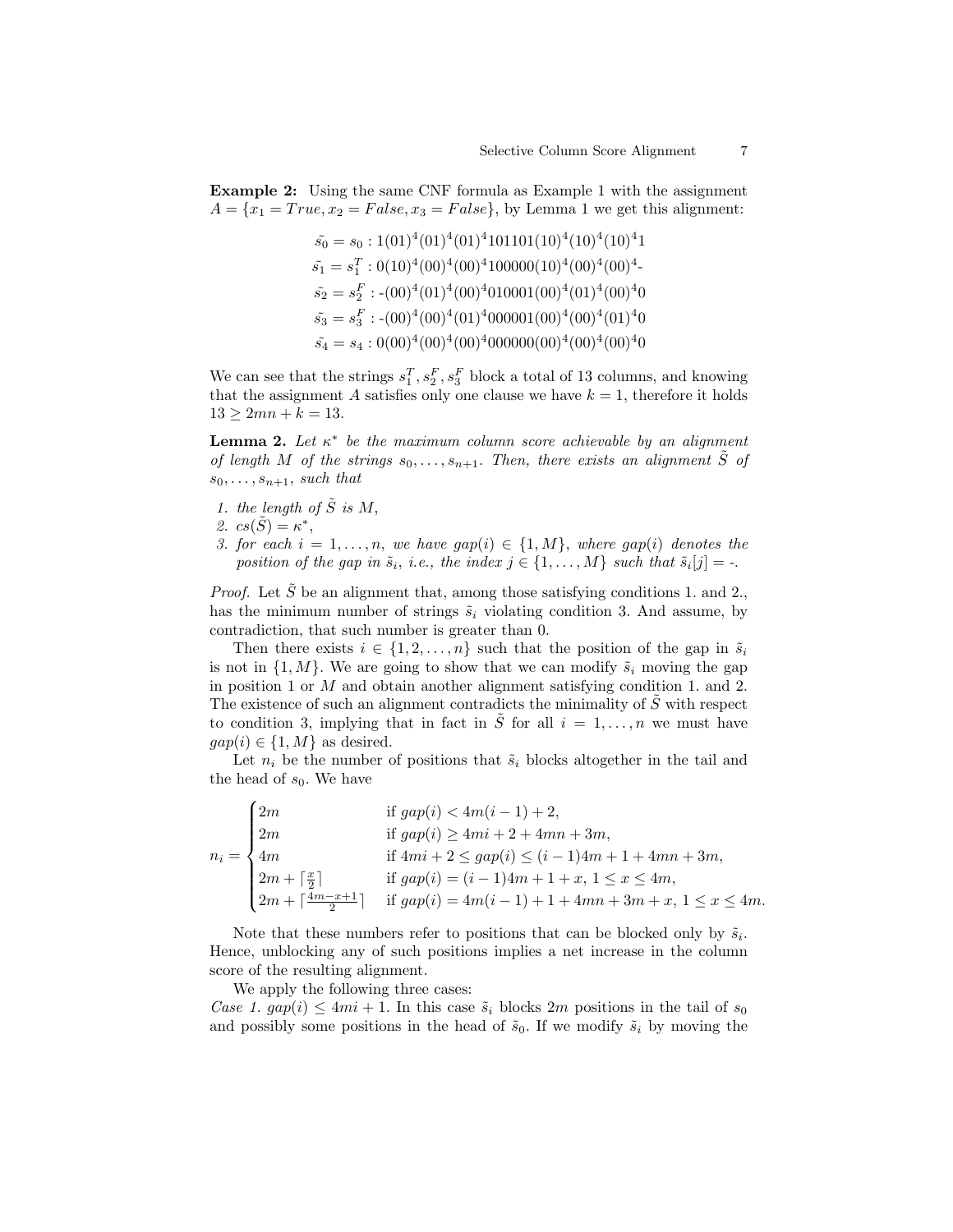gap to the first position (equivalently, we set  $\tilde{s}_i = s_i^F$ ) we reduce the number of positions blocked in the tail and head of  $\tilde{s}_0$  to  $2m$ . Moreover, the characters of the new  $\tilde{s}_i$  which are aligned to the core of  $\tilde{s}_0$  do not change. Then, the new alignment has not decreased the number of columns made of only zeros, i.e., it satisfies conditions 1 and 2 and has one more string satisfying condition 3.

Case 2.  $gap(i) \geq 4mn + 3m + 4m(i-1) + 2$ . In this case  $\tilde{s}_i$  blocks  $2m$  positions in the head of  $s_0$  and possibly some positions in the tail of  $\tilde{s}_0$ . If we modify  $\tilde{s}_i$ by moving the gap to the last position (equivalently, we set  $\tilde{s}_i = s_i^T$ ) we reduce the number of positions blocked altogether in the tail and head of  $\tilde{s}_0$  to only 2m. Moreover, the characters of the new  $\tilde{s}_i$  which are aligned to the core of  $\tilde{s}_0$ do not change. Then, the new alignment has not decreased the number columns made of only zeros, i.e., it satisfies conditions 1 and 2 and has one more string satisfying condition 3.

*Case 3.*  $4mi + 2 \leq gap(i) \leq 4m(i-1) + 1 + 4mn + 3m$ . In this case,  $\tilde{s}_i$  blocks 2m positions in the head of  $s_0$  and  $2m$  positions in the tail of  $s_0$ . It is possible that the position of the gaps allows to align the central zeros of  $\tilde{s}_i$  (those belonging to the substrings  $c_i^{(j)}$  to the zeroes of the core of  $s_0$ . If we modify  $\tilde{s}_i$  by moving the gap to the first position (equivalently, we set  $\tilde{s}_i = s_i^F$ ) we reduce the number of positions blocked altogether in the tail and head of  $\tilde{s}_0$  to  $2m$ . Even if in the resulting new alignment the new  $\tilde{s}_i$  blocked all the positions in the core of  $s_0$ , which are  $m$ , the net gain in the number of columns made of only zeroes would be m. Then, the new alignment has strictly increased the number of columns made of only zeros, i.e., it satisfies conditions 1 and 2 and has one more string satisfying condition 3.

We can see that the strings  $s_1^T, s_2^F, s_3^F$  block a total of 13 columns, and knowing that the assignment A satisfies only one clause we have  $k = 1$ , therefore it holds  $13 \geq 2mn + k = 13.$ 

**Lemma 3.** If there exists an alignment  $\tilde{S}$  of  $s_0, \ldots, s_{n+1}$  that has length M and such that  $cs(\tilde{S}) \geq \kappa$ , then there exists an assignment A for  $\phi$  that satisfies at most k clauses.

*Proof.* By Lemma 2, we can assume w.l.o.g., that in  $\tilde{S}$  for each  $i = 1, \ldots, n$ , we have  $gap(i) \in \{1, M\}$ . Equivalently, for each  $i = 1, \ldots, n$ , we have that  $\tilde{s}_i \in \{s_i^T, s_i^F\}.$ 

We now create the assignment A by setting for each  $i = 1, \ldots, n$ ,

$$
x_i = \begin{cases} True & \text{if } \tilde{s}_i = s_i^T \\ False & \text{if } \tilde{s}_i = s_i^F \end{cases}
$$
 (6)

By the definition of  $s_i^F$  and  $s_i^T$  and Proposition 1, we have that strings  $\tilde{s}_1, \ldots, \tilde{s}_n$  block exactly  $2mn$  of the positions in the head and the tail of  $s_0$ . Hence, exactly 2mn columns corresponding to the non-blocked positions in the head and tail of  $s_0$  are made of only zeroes. Since  $cs(S) \ge \kappa = 2mn + m - k$ ,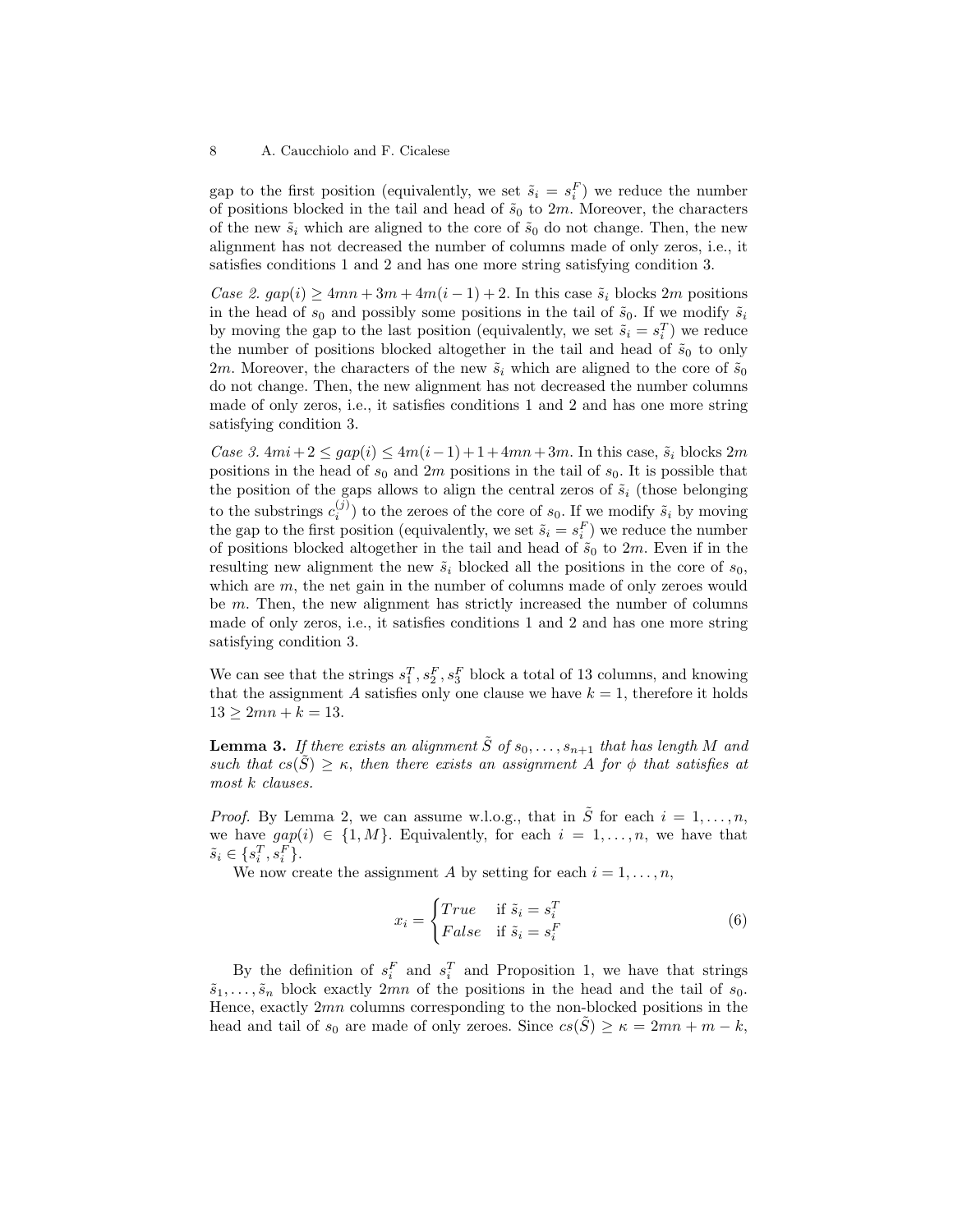we have that at least  $m - k$  columns corresponding to positions in the core of  $s_0$  must be made of only zeroes. Equivalently, at most k positions in the core of  $s_0$  are blocked by the strings  $\tilde{s}_1, \ldots, \tilde{s}_n$ .

By Proposition 1, we have that the position of the jth zero in the core of  $s_0$ is blocked by some string  $\tilde{s}_i$  if and only if the truth value of  $x_i$  in A satisfies  $C_j$ . Since at most k positions of the core of  $s_0$  are blocked by some  $\tilde{s}_i$ , it follows that A satisfies at most k clauses.

As a result of Lemmas 1 and 3, we have the following.

Theorem 1. The problem SELECTIVE COLUMN ALIGNMENT is NP-complete already over an alphabet of size  $\geq 2$ .

### 3 Variants and Extensions

In this section we extend the NP-completeness of the SCS-Align to show the NP-completeness of other variants or reformulations of the problem that are also of interest. We start by the simple observation that the problem remains NP-complete even if we consider as objective function the column score, rather than the a-column score with respect to a specific character a.

Bounded Column Score Alignment (BCS-Align)

- **Input:** Strings  $s_1, \ldots, s_m$  over some alphabet  $\Sigma$ , an integer  $M \geq$  $\max_i |s_i|$ , and a non-negative integer  $\kappa$ .
- Question: Is there an aligment  $\tilde{S} = \tilde{s}_1, \ldots, \tilde{s}_m$  of  $s_1, \ldots, s_m$  such that the length of  $\tilde{S}$  is at most M and the column score of  $\tilde{S}$  is at least κ?

In fact, due to the presence of the string  $s_{n+1}$  being made of only zeroes as observed in point 2 of Remark 1, the proof in the previous section also shows the result in the following corollary. It is enough to observe that  $s_{n+1}$  forces only columns entirely made of 0 to be accepted.

Corollary 1. The BOUNDED COLUMN SCORE ALIGNMENT problem is NPcomplete

We can also reformulate the problem by interpreting the bound on the length of the alignment as a bound on the number of gaps. In fact, the following formulation is also easily shown to be NP-complete

gap-Bounded Column Score Alignment (gap-CS-Align)

- **Input:** Strings  $s_1, \ldots, s_m$  over some alphabet  $\Sigma$ , an integer bound g on the number of allowed gaps per string, and a non-negative integer bound  $\kappa$  on the number of uniform columns to be found.
- Question: Is there an aligment  $\tilde{S} = \tilde{s}_1, \ldots, \tilde{s}_m$  of  $\tilde{s}_1, \ldots, \tilde{s}_m$  such that for each  $i \in [m], \tilde{s}_i$  contains at most g gaps, and the column score of  $\tilde{S}$  is at least  $\kappa$ ?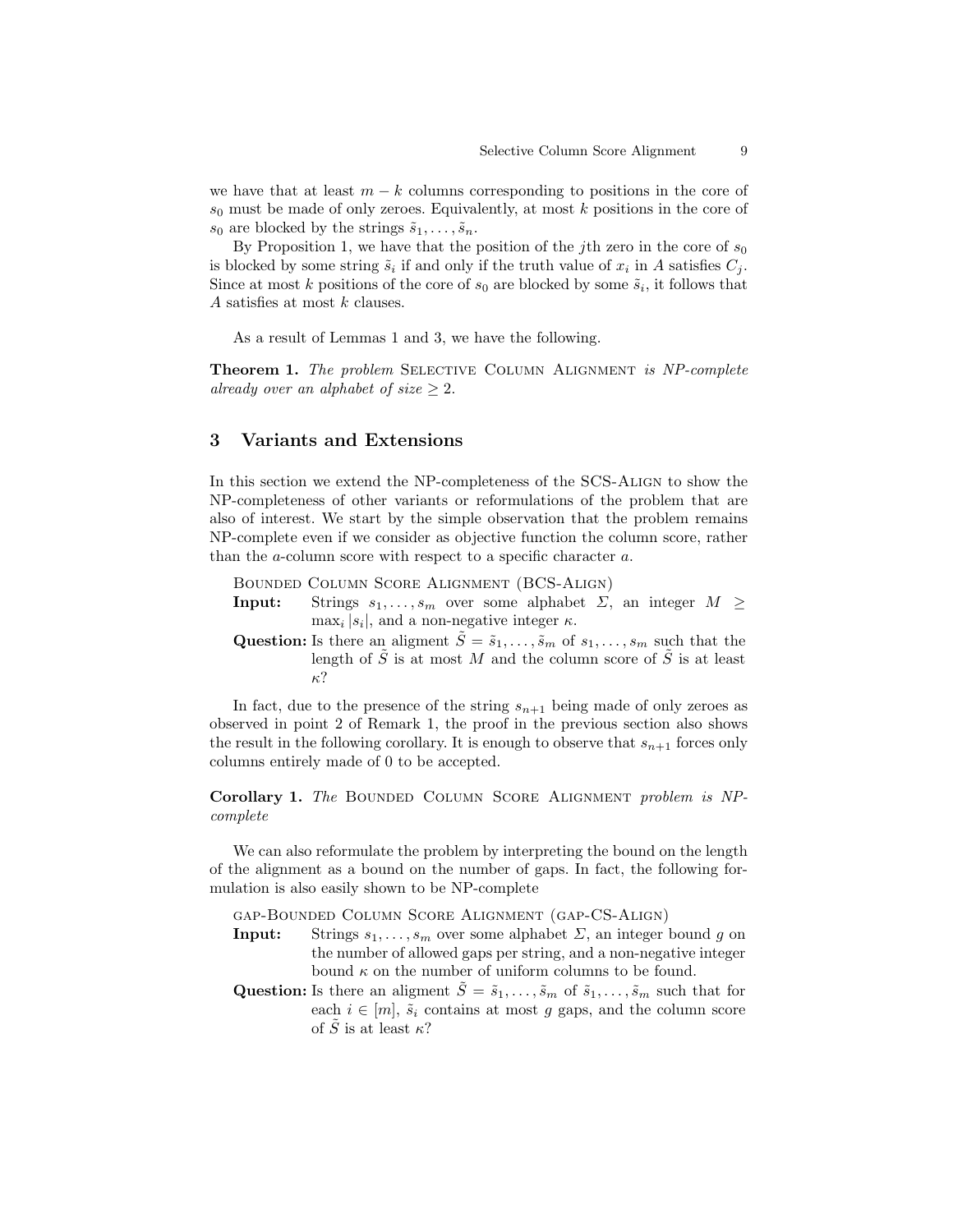Corollary 2. The GAP-BOUNDED COLUMN SCORE ALIGNMENT problem is NPcomplete

Proof. We use exactly the same reduction employed for the NP-completeness of SCS-ALIGN. We show that the particular case of GAP-CS-ALIGN with  $q = 1$ is NP-complete. The simple observation needed is that in any alignment  $\tilde{S} =$  $\tilde{s}_0, \ldots, \tilde{s}_{n+1}$  of the strings  $s_0, \ldots, s_{n+1}$  no gap can be present in  $\tilde{s}_0$ , (nor in  $\tilde{s}_{n+1}$ ); otherwise, at least 2 gaps should be present in each  $\tilde{s}_i$   $(i = 1, \ldots, n)$ . Hence, we have that Remark 1 (and in particular point 1.) holds also on the basis of the bound on the number of gaps.

# 4 Final Remarks

We proved that computing the best multiple sequence alignment with respect to the column score is NP-hard even in a very restricted model where: strings are binary, we only try to optimize the number of columns of the alignment made of only zeroes, and we bound the number of gaps per row to 1.

It would be interesting to better understand the relationships of this problem to parameterized variants of the Longest Common Supersequence (LCS) problem [4, 5, 2, 6], since LCS is the natural model of column score based multiple sequence alignment in the absence of any bounds on the number of gaps or restrictions on the uniform columns. Another natural open problem regards the limits of approximability of our problems.

# References

- 1. Berkemer, S.J., Höner zu Siederdissen, C., Stadler, P.F.: Compositional properties of alignments. Mathematics in Computer Science (2020)
- 2. Blin, G., Bulteau, L., Jiang, M., Tejada, P.J., Vialette, S.: Hardness of longest common subsequence for sequences with bounded run-lengths. In: Kärkkäinen, J., Stoye, J. (eds.) Combinatorial Pattern Matching. pp. 138–148. Springer Berlin Heidelberg, Berlin, Heidelberg (2012)
- 3. Carrillo, H., Lipman, D.: The multiple sequence alignment problem in biology. SIAM Journal on Applied Mathematics 48(5), 1073–1082 (1988)
- 4. Iliopoulos, C.S., Kubica, M., Rahman, M.S., Waleń, T.: Algorithms for computing the longest parameterized common subsequence. In: Ma, B., Zhang, K. (eds.) Combinatorial Pattern Matching. pp. 265–273. Springer Berlin Heidelberg, Berlin, Heidelberg (2007)
- 5. Iliopoulos, C.S., Sohel Rahman, M.: Algorithms for computing variants of the longest common subsequence problem. Theoretical Computer Science 395(2), 255– 267 (2008)
- 6. Keller, O., Kopelowitz, T., Lewenstein, M.: On the longest common parameterized subsequence. Theoretical Computer Science  $410(51)$ , 5347–5353 (2009), combinatorial Pattern Matching
- 7. Kohli, R., Krishnamurti, R., Mirchandani, P.: The minimum satisfiability problem. SIAM Journal on Discrete Mathematics 7(2), 275–283 (1994)